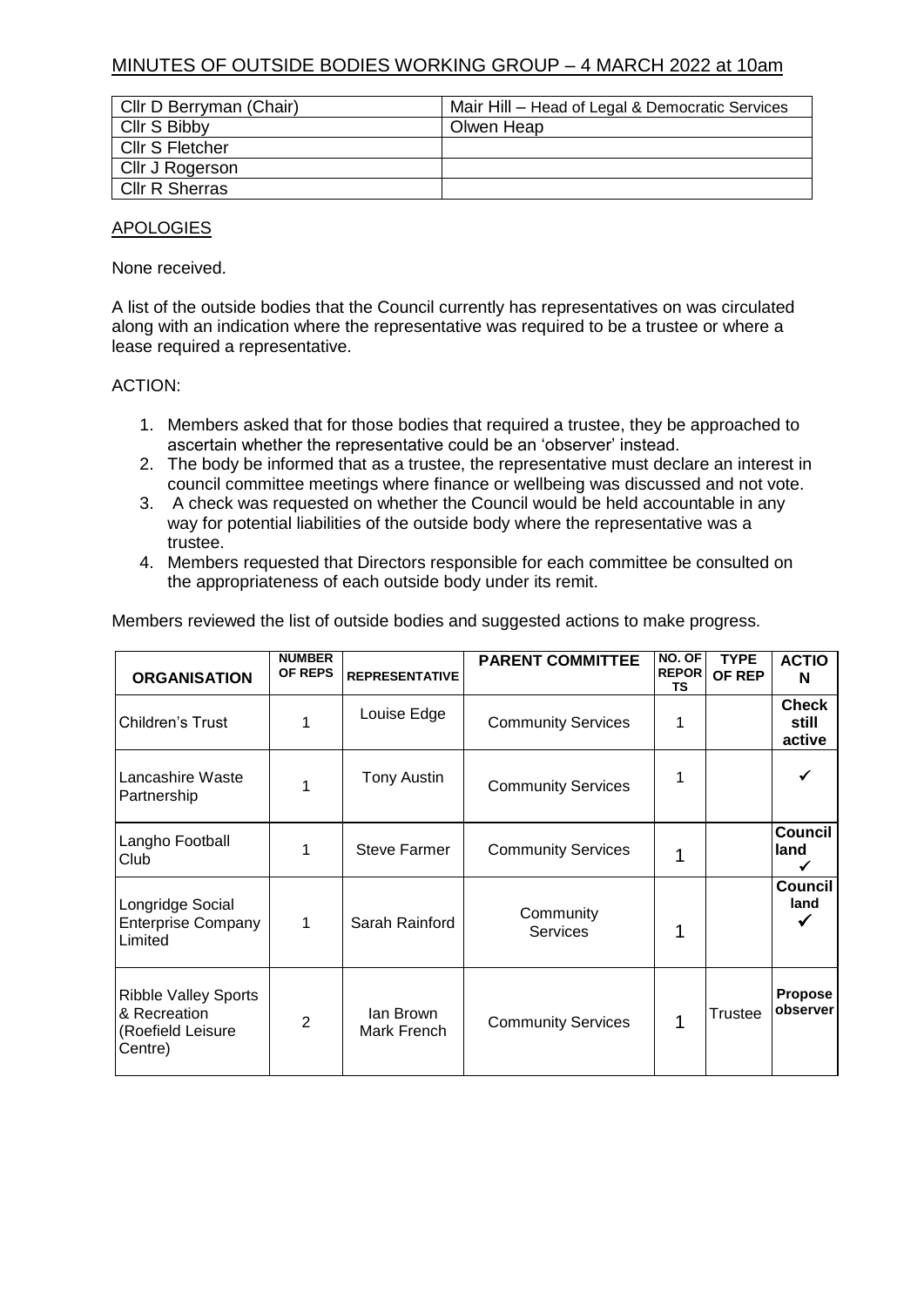|                                                                                                  | <b>NUMBER</b><br>OF REPS     |                                                                                                    | <b>PARENT COMMITTEE</b>   | NO. OF<br><b>REPOR</b> | <b>TYPE</b><br>OF REP | <b>ACTIO</b>                                                                                          |
|--------------------------------------------------------------------------------------------------|------------------------------|----------------------------------------------------------------------------------------------------|---------------------------|------------------------|-----------------------|-------------------------------------------------------------------------------------------------------|
| <b>ORGANISATION</b>                                                                              |                              | <b>REPRESENTATIVE</b>                                                                              |                           | TS                     |                       | N                                                                                                     |
| Salesbury and<br><b>Copster Green</b><br>Commons<br>Management<br>Committee                      | 3                            | Susan Bibby<br><b>Stuart Hirst</b><br>Louise Edge                                                  | <b>Community Services</b> | 1                      |                       | <b>Decrease</b><br>to 1 rep<br>if<br>possible                                                         |
| Carer's Link                                                                                     | 1                            |                                                                                                    | Health & Housing          | 1                      | <b>Trustee</b>        | <b>Propose</b><br><b>Cllr</b><br><b>Bibby as</b><br>rep as<br>already<br>a trustee<br>in own<br>right |
| Mersey Care NHS<br><b>Foundation Trust</b>                                                       | 1                            | David Peat                                                                                         | Health & Housing          | 1                      |                       | ✓                                                                                                     |
| <b>Environment Agency</b><br>Liaison Committee                                                   | $\overline{2}$               | <b>Stewart Fletcher</b><br><b>Bob Buller</b>                                                       | Health & Housing          | 1                      |                       | <b>Delete</b><br>but ask<br>that EA<br>attend<br>H&H to<br>report                                     |
| Hanson Cement<br><b>Liaison Committee</b>                                                        | 5                            | <b>Richard Sherras</b><br>lan Brown<br>David Berryman<br><b>Stewart Fletcher</b><br>Simon O'Rourke | Health & Housing          | 2                      |                       | <b>Reduce</b><br>to 3<br>reps                                                                         |
| East Lancs Health &<br>Wellbeing<br>Partnership                                                  | 1                            | <b>Mark Hindle</b>                                                                                 | Health & Housing          | 1                      |                       | <b>Check</b><br>with Cllr<br><b>Hindle</b>                                                            |
| Pendle Club,<br>Clitheroe                                                                        | $\mathbf{2}$                 | Jenni<br>Schumann<br>lan Brown                                                                     | Health & Housing          | 1                      |                       | <b>Check</b>                                                                                          |
| <b>Tarmac Liaison</b><br>Committee                                                               | 4                            | Rosie Elms<br>lan Brown<br><b>Stewart Fletcher</b><br>Simon O'Rourke                               | Health & Housing          | 2                      |                       | Check if<br>still<br>req'd                                                                            |
| NW Employer's<br>Organisation                                                                    | $1 +$<br>1<br>substitut<br>e | Sue Bibby<br>David Peat                                                                            | Personnel                 | $\overline{2}$         |                       |                                                                                                       |
| <b>Forest of Bowland</b><br>(Area of Outstanding<br>Natural Beauty)<br><b>Advisory Committee</b> | 1                            | <b>Rosemary Elms</b>                                                                               | Planning & Development    | 1                      |                       |                                                                                                       |
| <b>Rural Services</b><br><b>Network</b>                                                          | 1                            | <b>Richard Sherras</b>                                                                             | Planning & Development    | 1                      |                       |                                                                                                       |